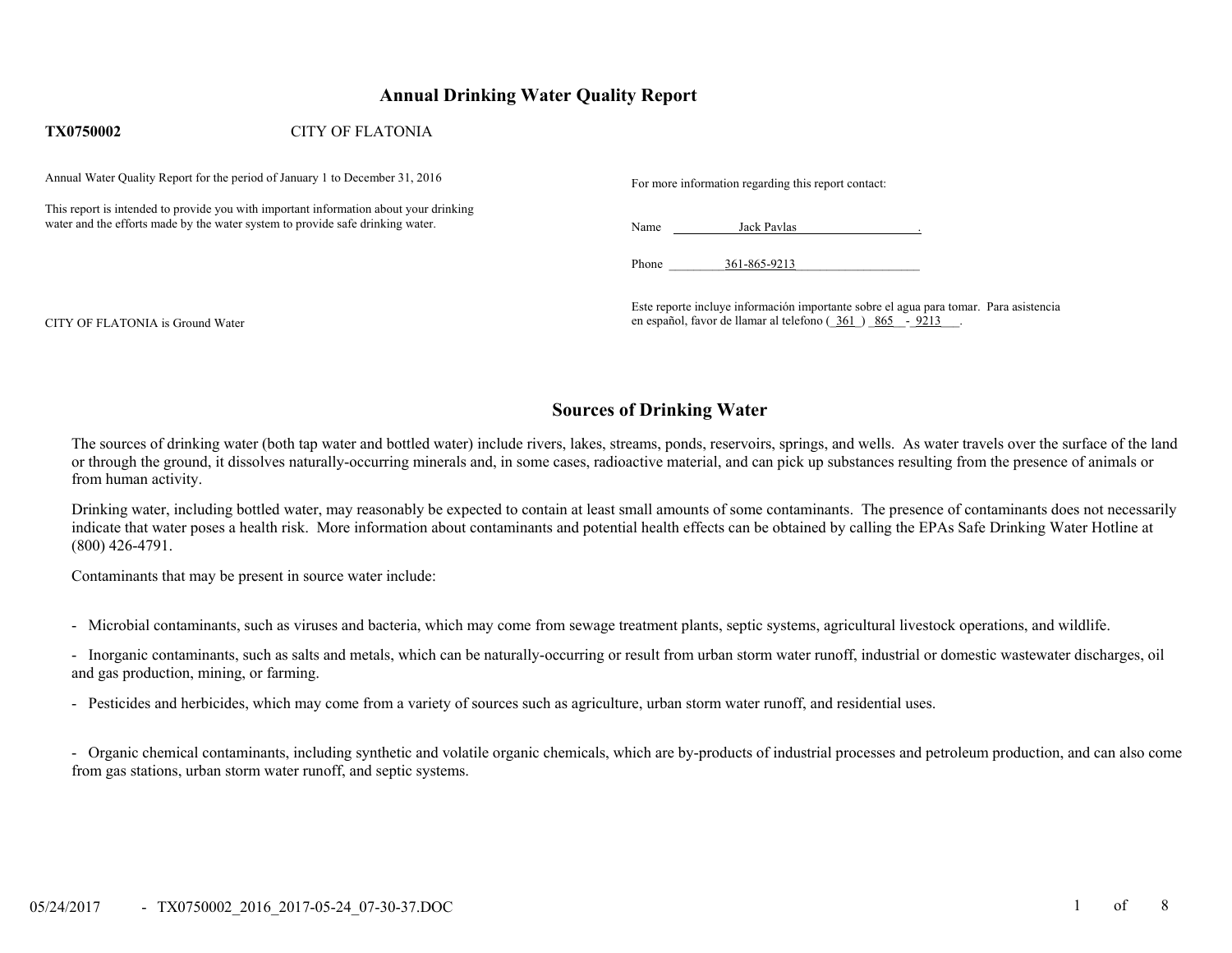- Radioactive contaminants, which can be naturally-occurring or be the result of oil and gas production and mining activities.

In order to ensure that tap water is safe to drink, EPA prescribes regulations which limit the amount of certain contaminants in water provided by public water systems. FDA regulations establish limits for contaminants in bottled water which must provide the same protection for public health.

Contaminants may be found in drinking water that may cause taste, color, or odor problems. These types of problems are not necessarily causes for health concerns. For more information on taste, odor, or color of drinking water, please contact the system's business office.

You may be more vulnerable than the general population to certain microbial contaminants, such as Cryptosporidium, in drinking water. Infants, some elderly, or immunocompromised persons such as those undergoing chemotherapy for cancer; persons who have undergone organ transplants; those who are undergoing treatment with steroids; and people with HIV/AIDS or other immune system disorders, can be particularly at risk from infections. You should seek advice about drinking water from your physician or health care providers Additional guidelines on appropriate means to lessen the risk of infection by Cryptosporidium are available from the Safe Drinking Water Hotline (800-426-4791).

If present, elevated levels of lead can cause serious health problems, especially for pregnant women and young children. Lead in drinking water is primarily from materials and components associated with service lines and home plumbing. We are responsible for providing high quality drinking water, but we cannot control the variety of materials used in plumbing components. When your water has been sitting for several hours, you can minimize the potential for lead exposure by flushing your tap for 30 seconds to 2 minutes before using water for drinking or cooking. If you are concerned about lead in your water, you may wish to have your water tested. Information on lead in drinking water, testing methods, and steps you can take to minimize exposure is available from the Safe Drinking Water Hotline or at http://www.epa.gov/safewater/lead.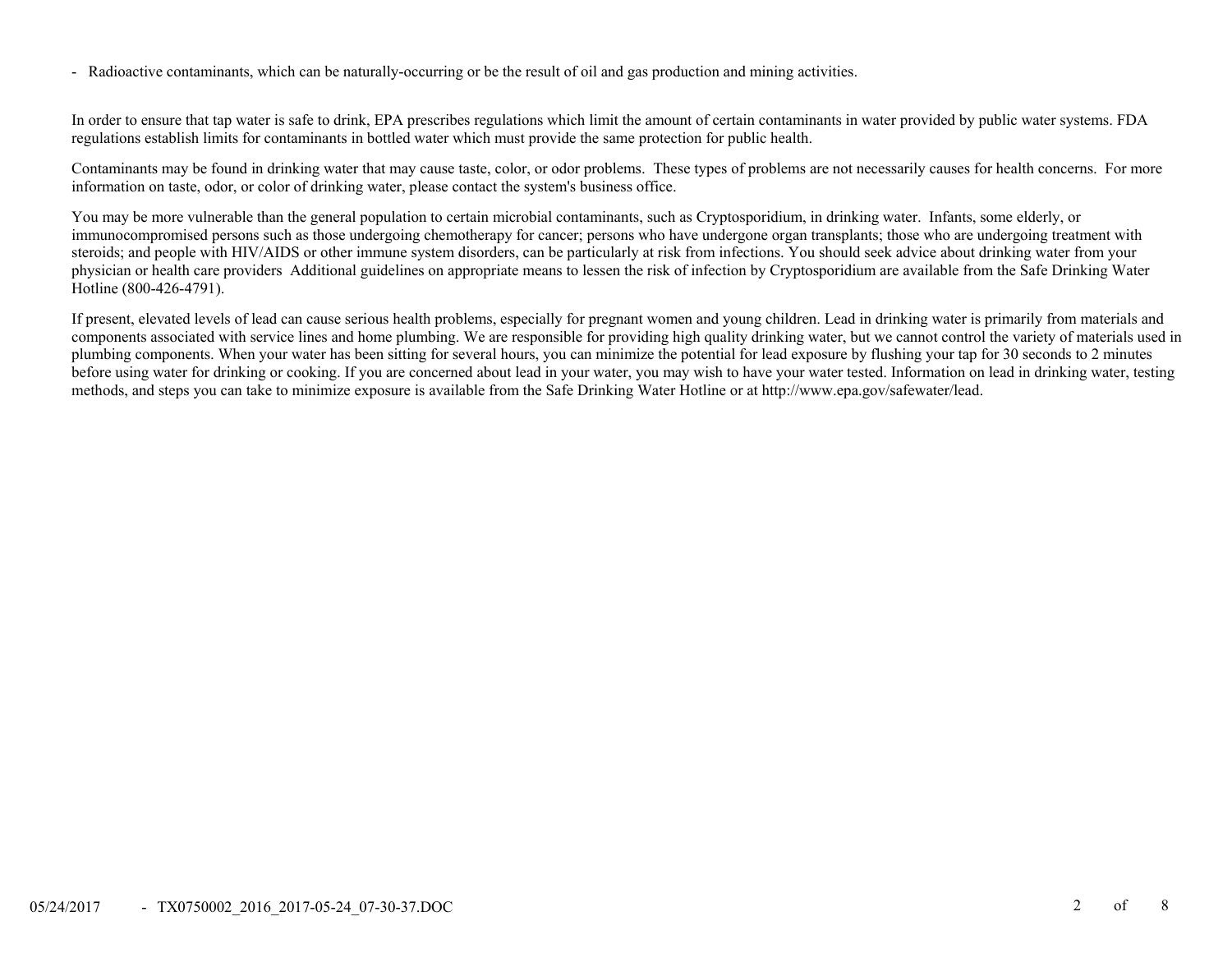#### **Information about Source Water Assessments**

A Source Water Susceptibility Assessment for your drinking water source(s) is currently being updated by the Texas Commission on Environmental Quality. This information describes the susceptibility and types of constituent that may come into contact with your drinking water source based on human activities and natural conditions. The information contained in the assessment allows us to focus source water protection strategies.

For more information about your sources of water, please refer to the Source Water Assessment Viewer available at the following URL: http://gis3.tceq.state.tx.us/swav/Controller/index.jsp?wtrsrc=

Further details about sources and source-water assessments are available in Drinking Water Watch at the following URL: http://dww.tceq.texas.gov/DWW

| Source Water Name              |                            | Type of Water | <b>Report Status</b> | Location |
|--------------------------------|----------------------------|---------------|----------------------|----------|
| 10 - 1975 HWY 90               | 1975 HWY 90                | GW            |                      |          |
| 12 – 2445 E US HWY 90          | 2445 E US HWY 90           | GW            |                      |          |
| 9 - 220 E OLD HALLETTSVILLE RD | 220 E OLD HALLETTSVILLE RD | GW            |                      |          |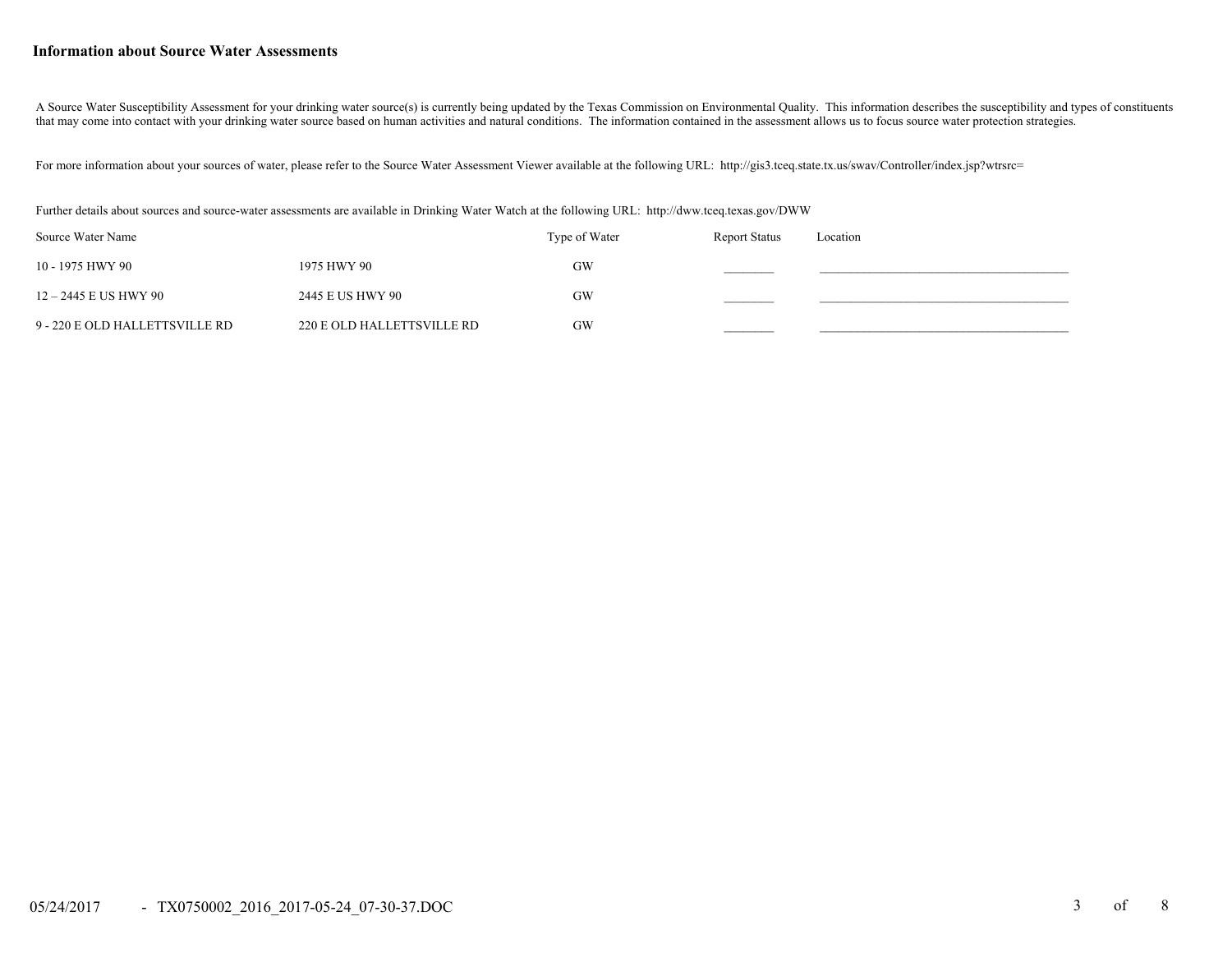### **Lead and Copper**

Definitions:

Action Level Goal (ALG): The level of a contaminant in drinking water below which there is no known or expected risk to health. ALGs allow for a margin of safety. Action Level: The concentration of a contaminant which, if exceeded, triggers treatment or other requirements which a water system must follow.

| <b>Lead and Copper</b> | Date Sampled | MCLG | Action Level (AL) | 90th Percentile | # Sites Over AL | Units | Violation | Likely Source of Contamination                                                                                |
|------------------------|--------------|------|-------------------|-----------------|-----------------|-------|-----------|---------------------------------------------------------------------------------------------------------------|
| Copper                 | 2016         | IJ.  | 1.5               | 0.47            |                 | ppm   |           | Erosion of natural deposits; Leaching from wood<br>preservatives; Corrosion of household plumbing<br>systems. |
| Lead                   | 2016         |      |                   | 2.3             |                 | ppb   | N         | Corrosion of household plumbing systems; Erosion<br>of natural deposits.                                      |

#### **Water Quality Test Results**

| Definitions:                                       | The following tables contain scientific terms and measures, some of which may require explanation.                                                                                                                                                                      |
|----------------------------------------------------|-------------------------------------------------------------------------------------------------------------------------------------------------------------------------------------------------------------------------------------------------------------------------|
| Avg:                                               | Regulatory compliance with some MCLs are based on running annual average of monthly samples.                                                                                                                                                                            |
| Maximum Contaminant Level or MCL:                  | The highest level of a contaminant that is allowed in drinking water. MCLs are set as close to the MCLGs as feasible using the best available treatment technology.                                                                                                     |
| Level 1 Assessment:                                | A Level 1 assessment is a study of the water system to identify potential problems and determine (if possible) why total coliform bacteria have been found in our water<br>system.                                                                                      |
| Maximum Contaminant Level Goal or MCLG:            | The level of a contaminant in drinking water below which there is no known or expected risk to health. MCLGs allow for a margin of safety.                                                                                                                              |
| Level 2 Assessment:                                | A Level 2 assessment is a very detailed study of the water system to identify potential problems and determine (if possible) why an E. coli MCL violation has occurred<br>and/or why total coliform bacteria have been found in our water system on multiple occasions. |
| Maximum residual disinfectant level or MRDL:       | The highest level of a disinfectant allowed in drinking water. There is convincing evidence that addition of a disinfectant is necessary for control of microbial<br>contaminants.                                                                                      |
| Maximum residual disinfectant level goal or MRDLG: | The level of a drinking water disinfectant below which there is no known or expected risk to health. MRDLGs do not reflect the benefits of the use of disinfectants to<br>control microbial contaminants.                                                               |
| <b>MFL</b>                                         | million fibers per liter (a measure of asbestos)                                                                                                                                                                                                                        |
| na:                                                | not applicable.                                                                                                                                                                                                                                                         |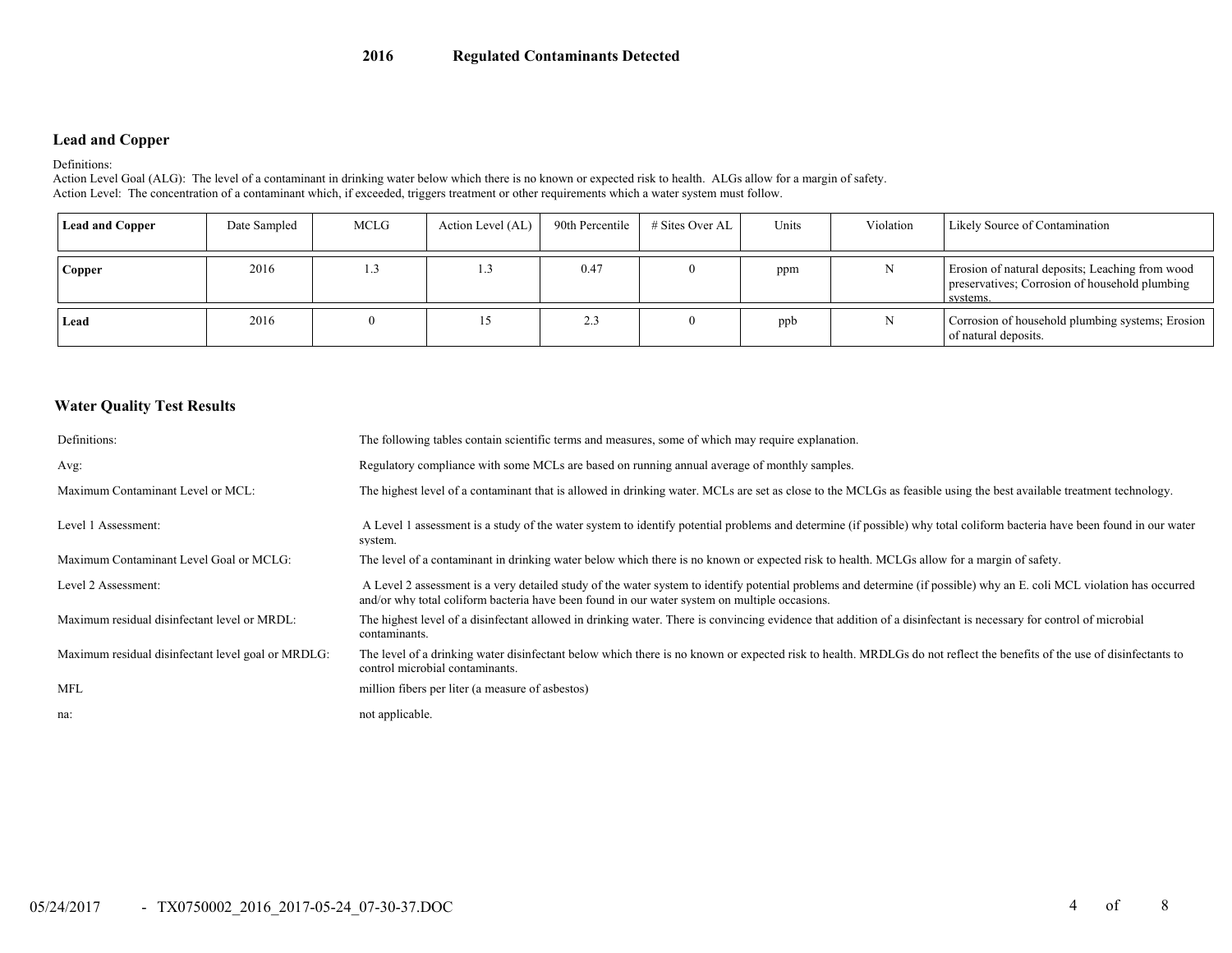# Water Quality Test Results

| Maximum residual disinfectant level goal or MRDLG: | The level of a drinking water disinfectant below which there is no known or expected risk to health. MRDLGs do not reflect the benefits of the<br>use of disinfectants to control microbial contaminants. |
|----------------------------------------------------|-----------------------------------------------------------------------------------------------------------------------------------------------------------------------------------------------------------|
| <b>MFL</b>                                         | million fibers per liter (a measure of asbestos)                                                                                                                                                          |
| na:                                                | not applicable.                                                                                                                                                                                           |
| <b>NTU</b>                                         | nephelometric turbidity units (a measure of turbidity)                                                                                                                                                    |
| pCi/L                                              | picocuries per liter (a measure of radioactivity)                                                                                                                                                         |
| ppb:                                               | micrograms per liter or parts per billion - or one ounce in 7,350,000 gallons of water.                                                                                                                   |
| ppm:                                               | milligrams per liter or parts per million - or one ounce in 7,350 gallons of water.                                                                                                                       |
| ppt                                                | parts per trillion, or nanograms per liter (ng/L)                                                                                                                                                         |
| ppq                                                | parts per quadrillion, or picograms per liter (pg/L)                                                                                                                                                      |
|                                                    |                                                                                                                                                                                                           |

| Year | Disinfectant  | Average level | Minimum level | Maximum level | MRDL/MRDLG | Unit of Measure | Source of<br>Chemical                       |
|------|---------------|---------------|---------------|---------------|------------|-----------------|---------------------------------------------|
| 2016 | Free Chlorine | 1.06          | .30           | 1.89          | - <4<br>4  | ppm             | Disinfectant used<br>to control<br>microbes |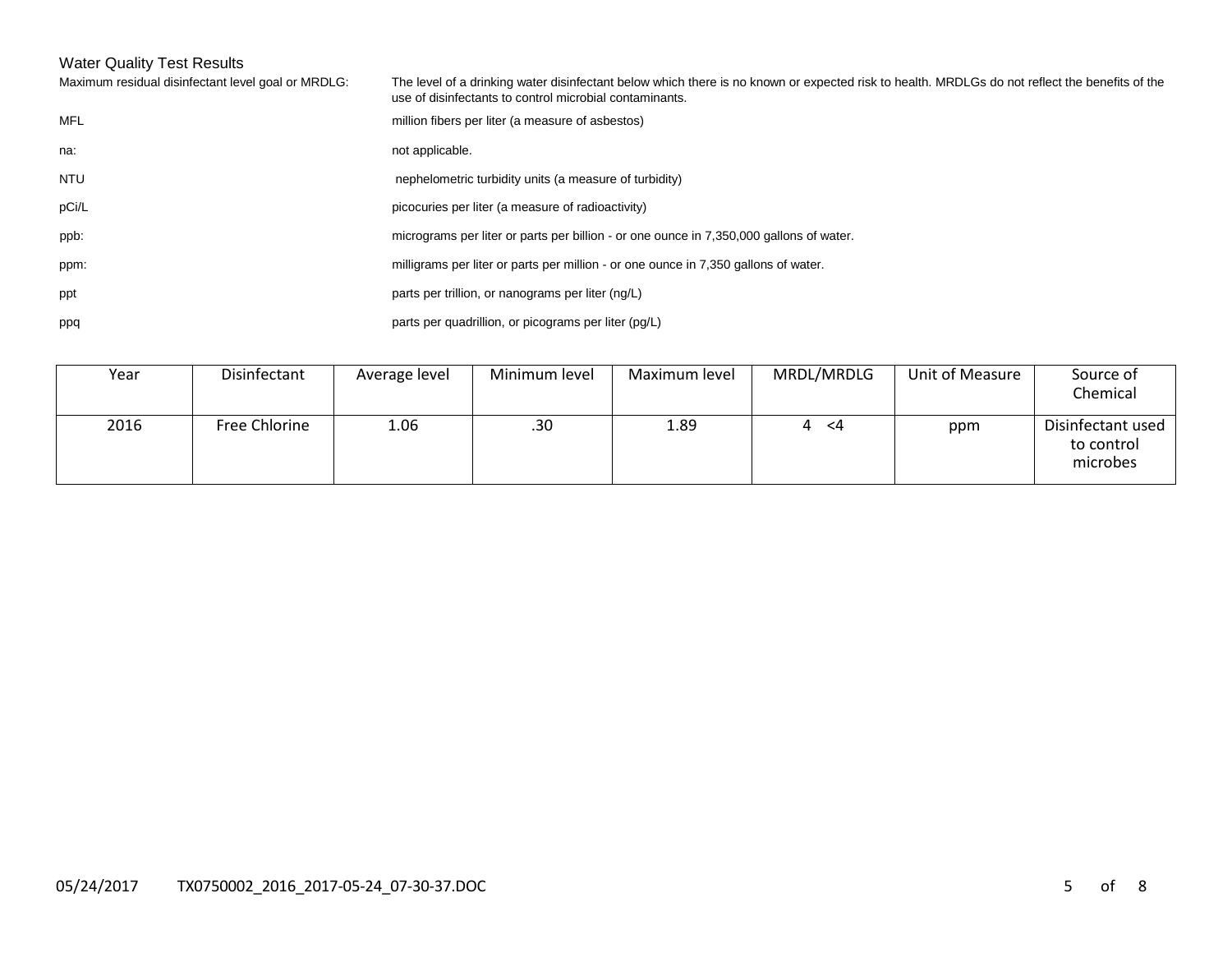# **Regulated Contaminants**

| <b>Disinfectants and Disinfection</b><br><b>By-Products</b>                                                                                                                                                                                                                                                                                                                                                                                                                                                                                                | <b>Collection Date</b> | <b>Highest Level</b><br>Detected | Range of Levels<br>Detected | <b>MCLG</b>              | <b>MCL</b> | Units | Violation   | Likely Source of Contamination                                                                                                   |
|------------------------------------------------------------------------------------------------------------------------------------------------------------------------------------------------------------------------------------------------------------------------------------------------------------------------------------------------------------------------------------------------------------------------------------------------------------------------------------------------------------------------------------------------------------|------------------------|----------------------------------|-----------------------------|--------------------------|------------|-------|-------------|----------------------------------------------------------------------------------------------------------------------------------|
| <b>Haloacetic Acids (HAA5)</b>                                                                                                                                                                                                                                                                                                                                                                                                                                                                                                                             | 2016                   | $7\overline{ }$                  | $7 - 7$                     | No goal for the<br>total | 60         | ppb   | $\mathbf N$ | By-product of drinking water disinfection.                                                                                       |
| <b>Total Trihalomethanes</b><br>(TTHM)                                                                                                                                                                                                                                                                                                                                                                                                                                                                                                                     | 2016                   | 45                               | $44.8 - 44.8$               | No goal for the<br>total | 80         | ppb   | N           | By-product of drinking water disinfection.                                                                                       |
| <b>Inorganic Contaminants</b>                                                                                                                                                                                                                                                                                                                                                                                                                                                                                                                              | <b>Collection Date</b> | <b>Highest Level</b><br>Detected | Range of Levels<br>Detected | <b>MCLG</b>              | <b>MCL</b> | Units | Violation   | Likely Source of Contamination                                                                                                   |
| <b>Arsenic - While your drinking</b><br>water meets EPA standards<br>for arsenic, it does contain low<br>levels of arsenic. EPAs<br>standard balances the current<br>understanding of arsenics<br>possible health effects against<br>the costs of removing arsenic<br>from drinking water. EPA<br>continues to research the<br>health effects of low levels of<br>arsenic, which is a mineral<br>known to cause cancer in<br>humans at high<br>concentrations and is linked to<br>other health effects such as<br>skin damage and circulatory<br>problems. | 2016                   | 9                                | $7.1 - 8.5$                 | $\overline{0}$           | 10         | ppb   | N           | Erosion of natural deposits; Runoff from orchards;<br>Runoff from glass and electronics production wastes.                       |
|                                                                                                                                                                                                                                                                                                                                                                                                                                                                                                                                                            |                        |                                  |                             |                          |            |       |             |                                                                                                                                  |
| <b>Barium</b>                                                                                                                                                                                                                                                                                                                                                                                                                                                                                                                                              | 02/18/2014             | 0.0888                           | $0.0376 - 0.0888$           | 2                        | 2          | ppm   | $\mathbf N$ | Discharge of drilling wastes; Discharge from metal<br>refineries; Erosion of natural deposits.                                   |
| Fluoride                                                                                                                                                                                                                                                                                                                                                                                                                                                                                                                                                   | 02/18/2014             | 0.56                             | $0.4 - 0.56$                | $\overline{4}$           | 4.0        | ppm   | $\mathbf N$ | Erosion of natural deposits; Water additive which<br>promotes strong teeth; Discharge from fertilizer and<br>aluminum factories. |
| Nitrate [measured as<br>Nitrogen]                                                                                                                                                                                                                                                                                                                                                                                                                                                                                                                          | 2016                   | 0.01                             | $0 - 0.01$                  | 10                       | 10         | ppm   | ${\bf N}$   | Runoff from fertilizer use; Leaching from septic<br>tanks, sewage; Erosion of natural deposits.                                  |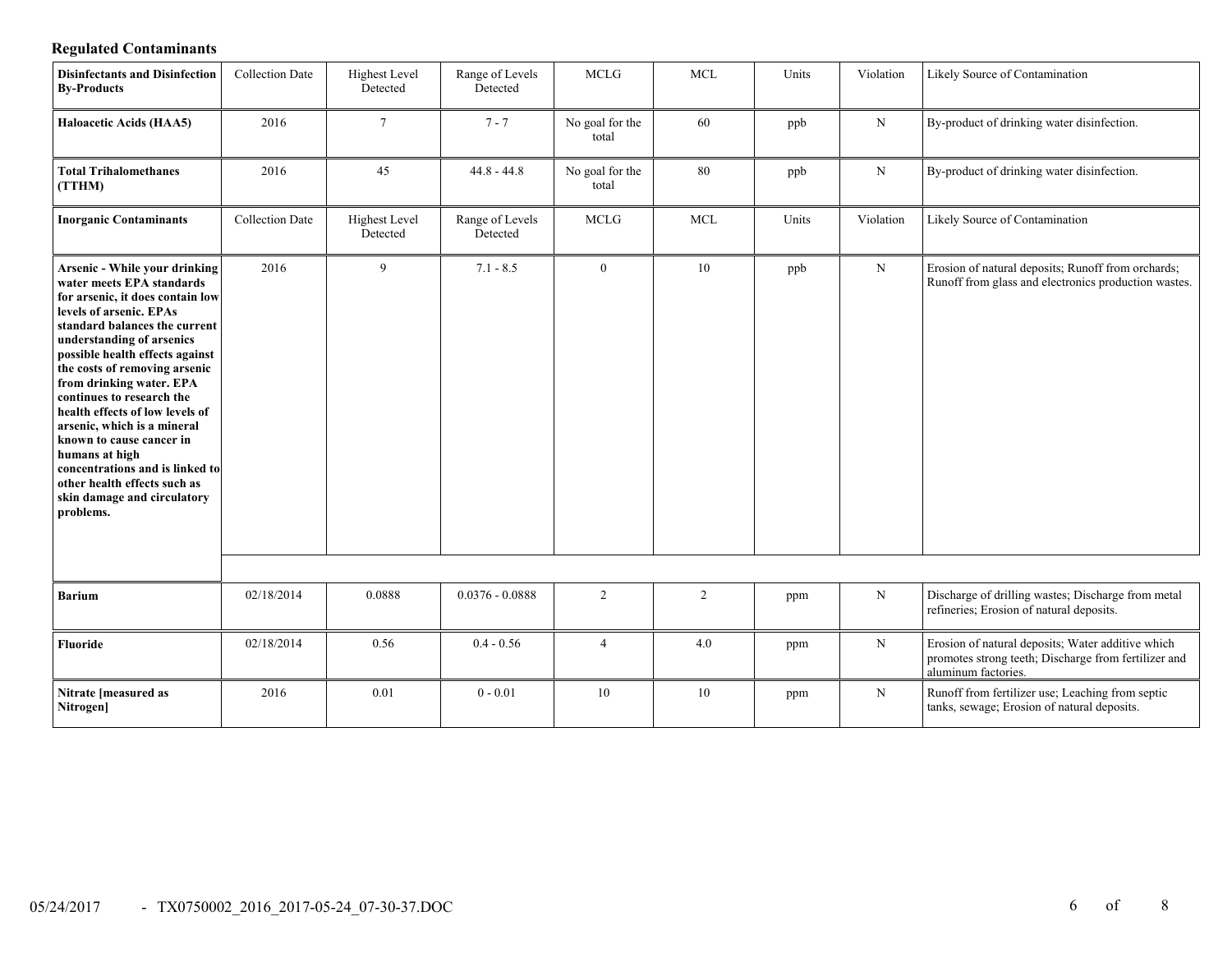| <b>Radioactive Contaminants</b>                                          | <b>Collection Date</b> | <b>Highest Level</b><br>Detected | Range of Levels<br>Detected | <b>MCLG</b>  | <b>MCL</b> | Units         | Violation   | Likely Source of Contamination                                            |
|--------------------------------------------------------------------------|------------------------|----------------------------------|-----------------------------|--------------|------------|---------------|-------------|---------------------------------------------------------------------------|
| <b>Beta/photon emitters</b>                                              | 2016                   | 9.9                              | $9.9 - 9.9$                 | $\theta$     | 50         | $pCi/L*$      | N           | Decay of natural and man-made deposits.                                   |
| *EPA considers 50 pCi/L to be the level of concern for beta particles.   |                        |                                  |                             |              |            |               |             |                                                                           |
| <b>Combined Radium 226/228</b>                                           | 2016                   | 2.37                             | $2.37 - 2.37$               | $\mathbf{0}$ | 5          | pCi/L         | N           | Erosion of natural deposits.                                              |
| Gross alpha excluding radon<br>and uranium                               | 2016                   | 9.1                              | $7 - 9.1$                   | $\theta$     | 15         | pCi/L         | $\mathbf N$ | Erosion of natural deposits.                                              |
| Uranium                                                                  | 2016                   | 3.5                              | $3.5 - 3.5$                 | $\theta$     | 30         | $\frac{u}{g}$ | N           | Erosion of natural deposits.                                              |
| Synthetic organic<br>contaminants including<br>pesticides and herbicides | Collection Date        | <b>Highest Level</b><br>Detected | Range of Levels<br>Detected | <b>MCLG</b>  | <b>MCL</b> | Units         | Violation   | Likely Source of Contamination                                            |
| Di (2-ethylhexyl) phthalate                                              | 2016                   | 0.8                              | $0 - 0.8$                   | $\theta$     | 6          | ppb           | N           | Discharge from rubber and chemical factories.                             |
| <b>Volatile Organic</b><br><b>Contaminants</b>                           | <b>Collection Date</b> | <b>Highest Level</b><br>Detected | Range of Levels<br>Detected | <b>MCLG</b>  | <b>MCL</b> | Units         | Violation   | Likely Source of Contamination                                            |
| <b>Xylenes</b>                                                           | 2016                   | 0.0013                           | $0 - 0.0013$                | 10           | 10         | ppm           | $_{\rm N}$  | Discharge from petroleum factories; Discharge from<br>chemical factories. |